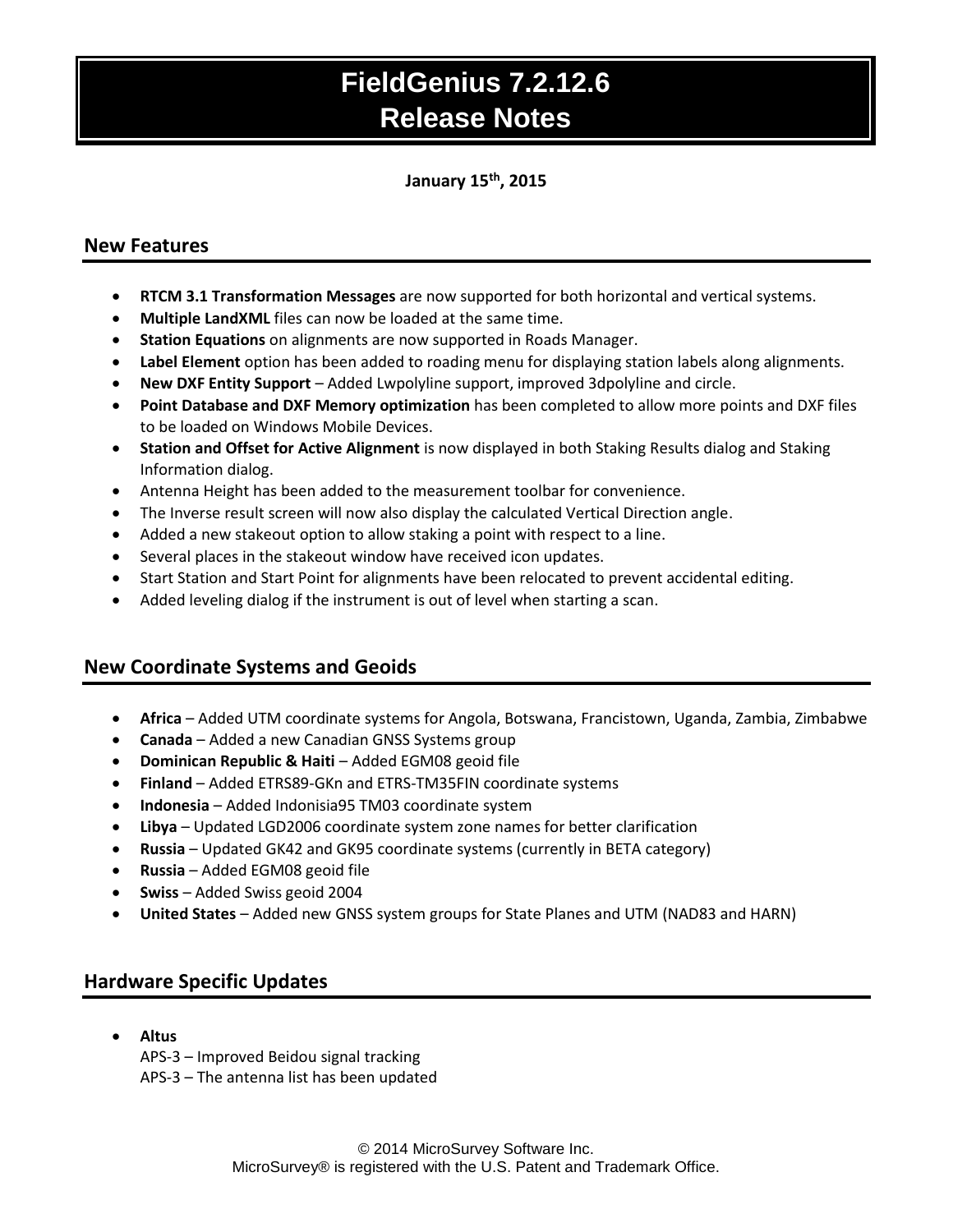#### **ComNav**

T300 – Added RTCMv3BD correction format

- T300 Improvements to the UHF radio module
- T300 Added battery status indication

T300 – Enabled NTRIP Caster server

#### **FOIF**

A30 – Added Beidou Support and sCMRx correction format RTS-350 – Fixed an issue with bubble direction in the leveling dialog

#### **geo-FENNEL**

FGS1 – Added support for FGS1 GNSS receiver FTD 02 – Added support for FTD 02 Total Station

#### **GeoMax**

Zenith 25 Pro – Added support for Zenith 25 Pro GNSS receiver Zenith 25 – Large source tables can now be properly loaded

#### **Hi-Target**

QStar 6 – Added support for QStar 6 data collectors QStar 8 – Added support for QStar 8 data collectors

#### **Handheld** Nautiz X8 – Added support for Nautiz X8 data collectors

#### **Horizon**

K300 – Added Data Collector Internet option through Bluetooth connection

#### **Juniper**

Archer 2 – Internal GNSS profile now shows up for all models Archer 2 – GNSS satellite plot will now display properly when using internal GNSS profile

#### **Kolida**

KTS-440 – Resolved a plate angle issue when Gon unit is selected K96T – Added Data Collector Internet option through Bluetooth connection

#### **Leica**

1100 Series – The driver for 1100 series of Total Stations has been separated out into its own category 1100 Series – Users are now able to define up to 3 custom target profiles Nova MS50 – Can now recognize if the side cover is open Nova MS50 – Now notifies to update the firmware if GeoCom scanning and video licenses are not found Nova MS50 – Messages for video streaming have been added throughout the scanning workflow to provide guidance.

iCON robot60 – Fixed the communication issues with power search and IR tracking General – Prism constant for User-Defined prisms will now accurate to a tenth of a millimeter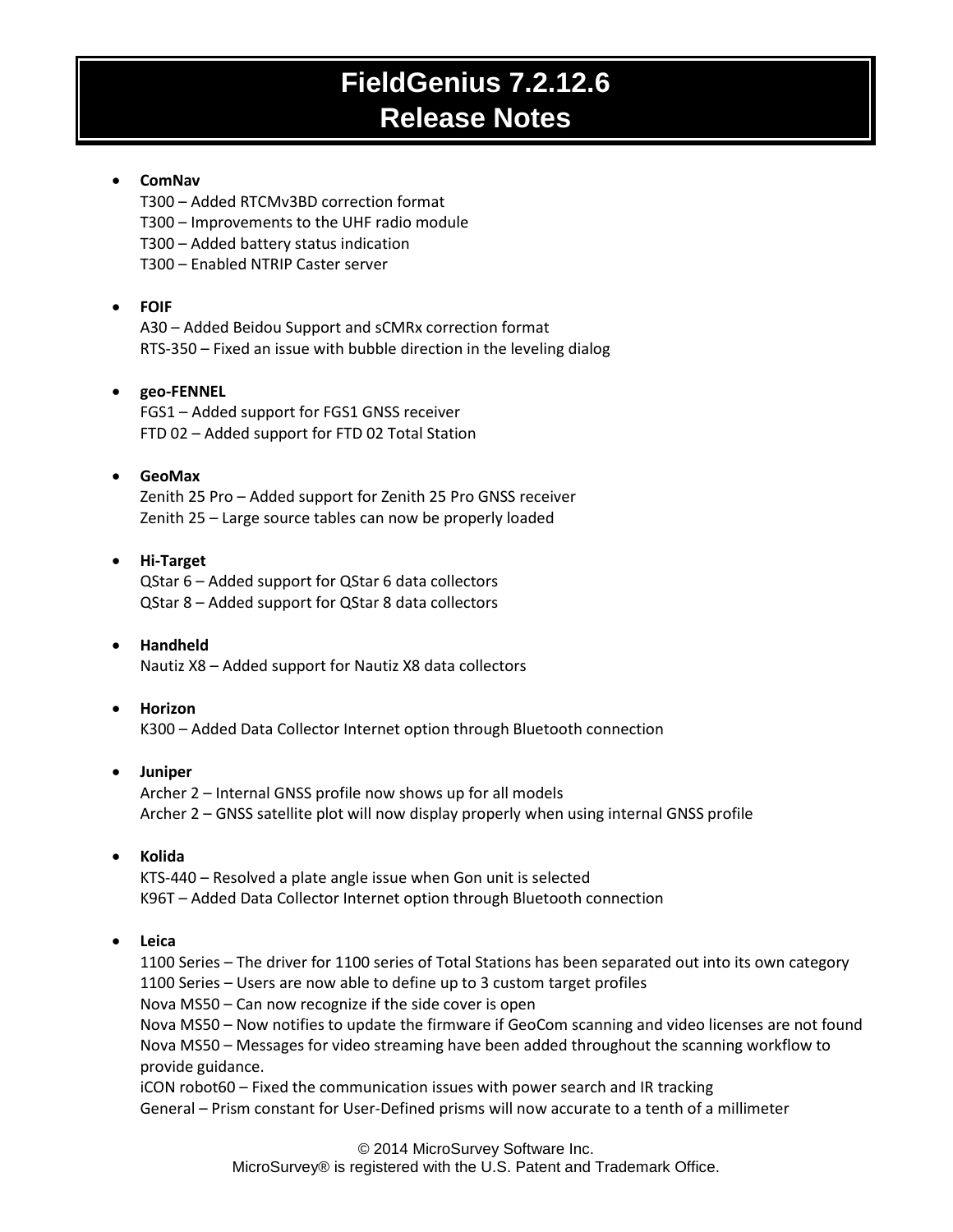#### **Linertec**

LGP-302 Series - Added support for LGP-302 Series of WinCE onboard Total Station

#### **NavCom**

SF-3040 – Radio will be turned off during StarFire navigation to save battery power SF-3040 – Baseline information show now show up in all scenarios SF-3040 – Updated default frequency value for User-Defined StarFire channel to prevent error messages SF-3040 – Added 30s mount point SFGNSS.30 for StarFire Over IP

#### **Pentax**

SMT888-3G Rev 3 – Added support for SMT888-3G Rev 3 GNSS receiver G3100-R2 – Added support for G3100-R2 GNSS receiver W-1500 Series - Added support for W-1500 Series of WinCE onboard Total Station SMT888-3G – Resolved an issue with GSM modem initialization

#### **Prexiso**

G4/G5 – Provides better compatibility with firmware version 2.12+

# **Stonex**

R2W – Fixed an issue with bubble direction in the leveling dialog

#### **South**

NTS-370R – Added support for NTS-370R Series of WinCE onboard Total Station NTS-360 Series – Resolved an issue when displaying Gon unit on a data collector S82-2013 – Added Data Collector Internet option through Bluetooth connection S86-2013 – Added Data Collector Internet option through Bluetooth connection S82-N – Improved the driver for S82-N GNSS receiver General – If the GNSS receiver does not support raw data logging, the dialog will not incorrectly show up if OnPoz tagging is checked

## **Defects Fixed**

- Projects on Windows Mobile based data collectors can now be deleted.
- Renamed the option "Robotic Staking" to "Robotic Prism Tracking". (Disable this option to enable Auto-Rotate to staking point).
- Fixed an issue where reverse line operation on a spline will cause the exported linework to not match with data collector.
- Fixed an issue with Splined Polyline spline control vertices should not appear as part of the polyline.
- Resolved an invalid coordinate system error when switching between MTM and UTM.
- Canadian NAD83/Original systems will now have appropriate description text.
- Corrected an error when using WGS84 and CSRS coordinate systems
- Fixed an issue where the target height is not persistent through application restarts.